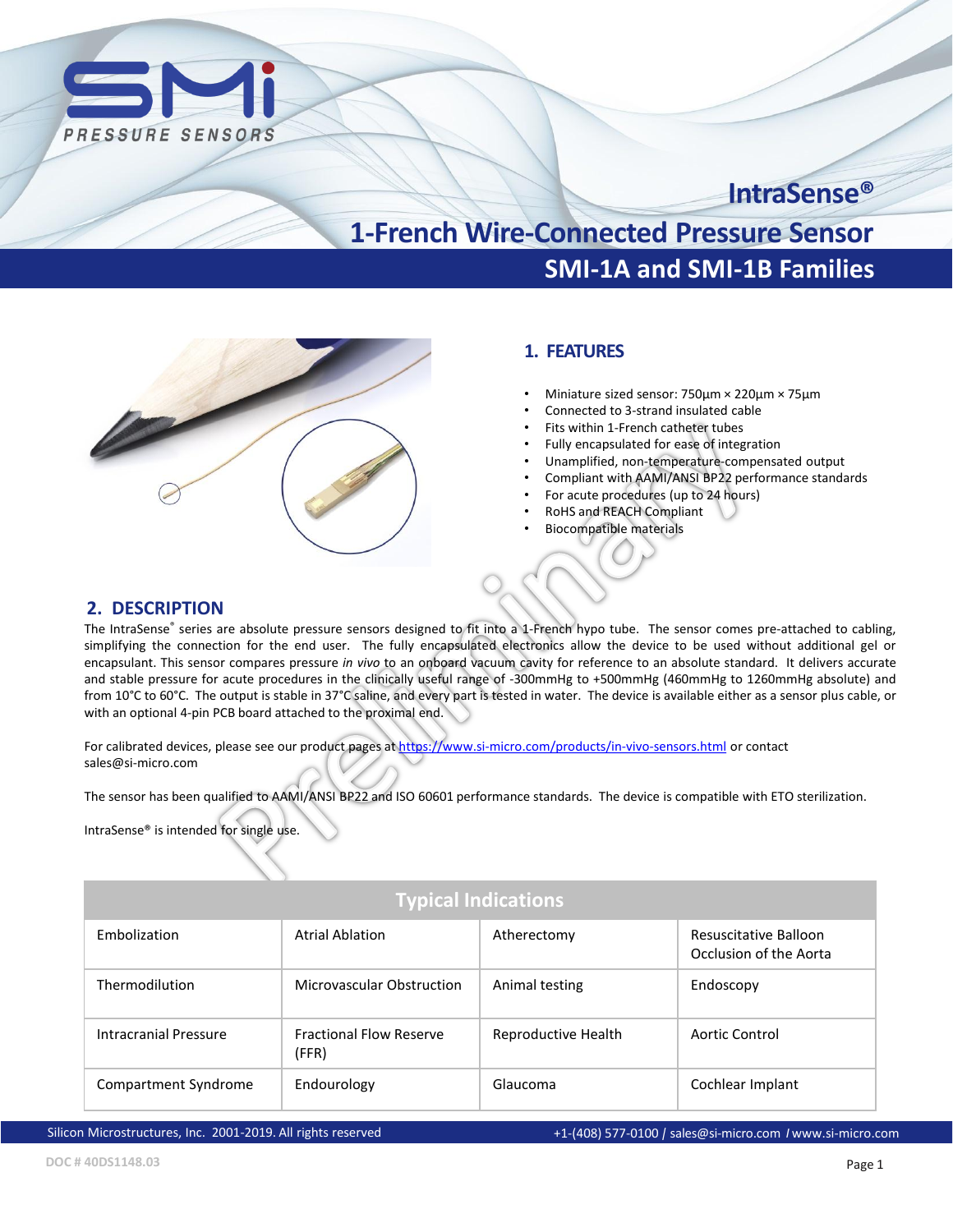

# **3. ABSOLUTE MAXIMUM RATINGSa,b**

All parameters are specified for sensors in 37°C water, 2.4V supply and 20°C back-end electronics, unless otherwise noted. All values assume external resistors of 2740 Ohms to complete a full Wheatstone bridge and 300cm trifilar length. Clinical pressure is defined as having a zero point at 760mmHg above absolute vacuum. Values are for devices without gel or other added encapsulant.

| No.            | <b>Characteristic</b>                               | <b>Symbol</b>                                                                                          | <b>Medium</b> | <b>Minimum</b> | <b>Maximum</b> | <b>Units</b>  |
|----------------|-----------------------------------------------------|--------------------------------------------------------------------------------------------------------|---------------|----------------|----------------|---------------|
| $\mathbf{1}$   | <b>DC Excitation Voltage</b>                        | $V_{SUPPLY}$                                                                                           | N/A           | $-0.3$         | $+TBD$         | $\mathsf{V}$  |
| $\overline{2}$ | Supply Current                                      | <b>I</b> SUPPLY                                                                                        | N/A           | <b>TBD</b>     | <b>TBD</b>     | <b>µAmps</b>  |
| 3              | Storage Temperature <sup>(c)</sup>                  | $T_{STG}$                                                                                              | Air           | $-25$          | $+70$          | °C            |
| 4              | Processing Temperature <sup>(d)</sup>               | T <sub>PROC</sub>                                                                                      | Air           | <b>TBD</b>     | $+150$         | °C            |
| 5              | <b>ESD Rating: Standard Device</b>                  | $V_{ESD}$                                                                                              | Air           | N/A            | TBD            | kV            |
| 6a             | <b>ESD Rating: Light-Shielded Device</b>            | V <sub>ESD</sub>                                                                                       | Air           | N/A            | <b>TBD</b>     | kV            |
| 6b             | Operating Pressure <sup>(e)</sup>                   | $\mathsf{P}_{\mathsf{A}}$                                                                              | Water         | $-600$         | $+500$         | mmHg clinical |
| $\overline{7}$ | Proof Pressure <sup>(f)</sup>                       | $P_{PROOF}$                                                                                            | Air or Water  | $-360$         | $+4000$        | mmHg clinical |
| 8              | Burst Pressure <sup>(g)</sup>                       | $P_{BURST}$                                                                                            | Air or Water  | $-760$         | $+4000$        | mmHg clinical |
| 9a             | Service Life                                        | $t_{LIEE}$                                                                                             | 41°C saline   | N/A            | $+24$          | Hours         |
| 9b             | Service Life                                        | $t_{LIEE}$                                                                                             | 60°C saline   | N/A            | $+5$           | Hours         |
| 10             | <b>Creepage Distance</b>                            | N/A                                                                                                    | Air           | <b>TBD</b>     | <b>TBD</b>     | microns       |
| 11             | <b>Mechanical Shock Withstand</b>                   | <b>MSW</b>                                                                                             | Air           | <b>TBD</b>     | <b>TBD</b>     | g             |
| 12             | Trifilar Tensile Strength <sup>(h)</sup> , Distal   | <b>TS</b>                                                                                              | Air           | 15             | N/A            | grams         |
| 13             | Trifilar Tensile Strength <sup>(i)</sup> , Proximal | <b>TS</b>                                                                                              | Air           | 15             | N/A            | grams         |
| 14             | <b>Bend Radius</b>                                  | $R_{\texttt{BEND}}$                                                                                    | Air           | 1.7            | N/A            | mm            |
| 15             | Compatible Media                                    | Air, water, saline, Ringer's Solution<br>Suitability for use in vivo must be confirmed by the end user |               |                |                |               |

#### **Notes:**

a. Beyond these limits the device may suffer permanent damage

b. Limits established during PV testing; tested per BP22 and/or ISO 60601 whenever applicable

c. The minimum temperature the device can withstand in liquid is just above the freezing temperature of the liquid or -25°C, whichever is higher.

d. The device may be exposed for up to one hour at the listed temperatures during assembly without degradation in performance.<br>e. The minimum pressure the device can withstand in liquid is the vapor pressure (boiling point

- The minimum pressure the device can withstand in liquid is the vapor pressure (boiling point) of the liquid, which is a function of temperature
- f. Pressure excursions above this pressure could result in loss of performance upon returning to the operating pressure range

g. The device could fail catastrophically above these pressures, generating fragments

h. Force required to break wires from the sensor when pulled parallel to the long axis of the sensor

i. Force required to break wires from the PCB when pulled parallel to the top surface of the PCB and in the direction of the wire length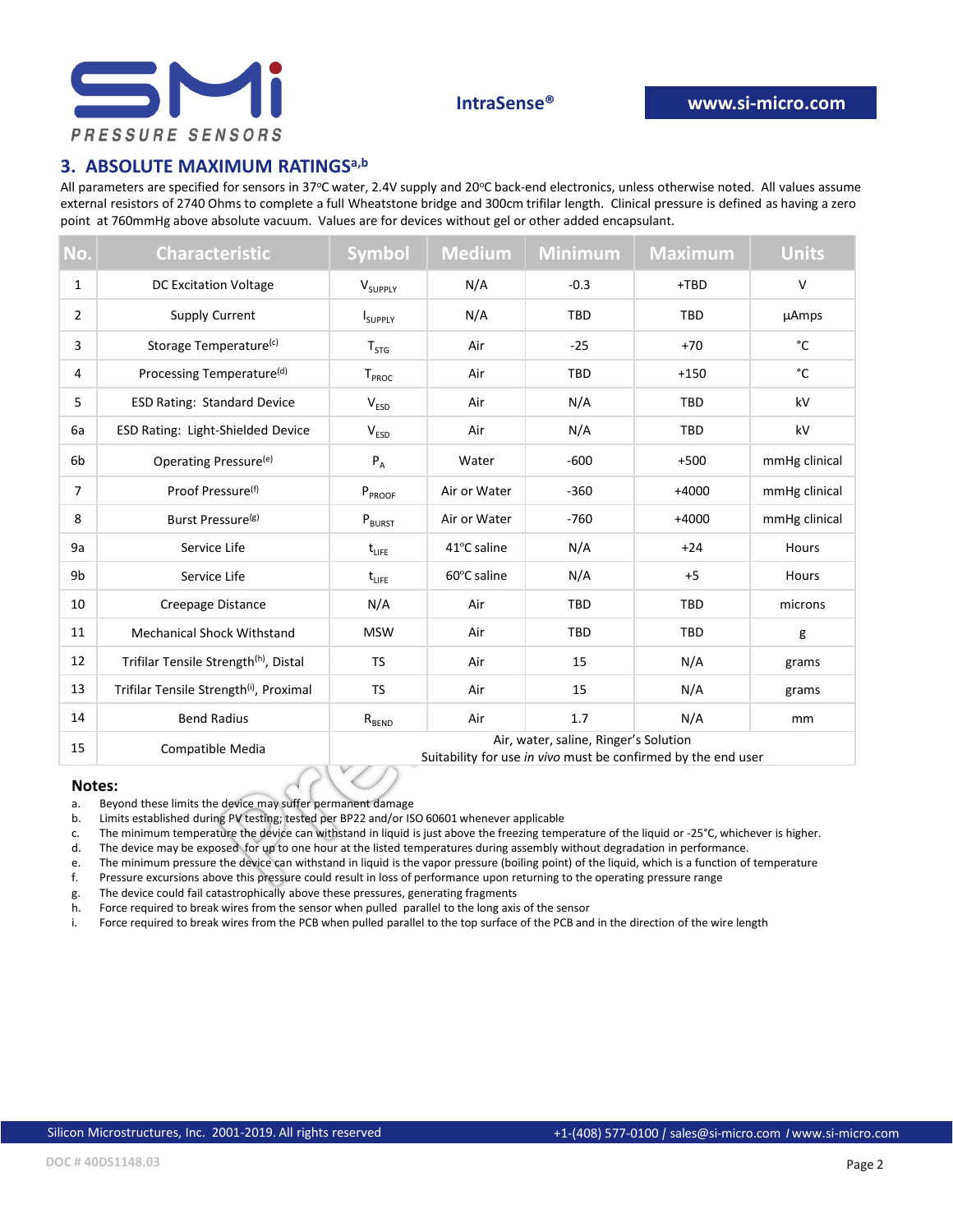

# **4. RECOMMENDED EXTERNAL COMPONENTS**

Circuit descriptions are given in Section 7

| External bridge resistors for full Wheatstone bridge configuration |                                                                                |                             |      |               |      |        |  |
|--------------------------------------------------------------------|--------------------------------------------------------------------------------|-----------------------------|------|---------------|------|--------|--|
|                                                                    | Symbol<br><b>Units</b><br><b>Min</b><br>Characteristic<br><b>Max</b><br>Target |                             |      |               |      |        |  |
|                                                                    | <b>Quantity</b>                                                                | Qty                         | N/A  |               | N/A  | units  |  |
|                                                                    | Resistance                                                                     | $R_{PCB}$                   | 1500 | 3300          | 6000 | Ohm    |  |
|                                                                    | TCR of External bridge resistor                                                | $\mathsf{TCR}_\mathsf{PCB}$ | -25  | $\sim$ $\sim$ | 25   | ppm/°C |  |



### **5. RECOMMENDED OPERATING CONDITIONS**

The recommended operating conditions must not be exceeded in order to ensure proper functionality of the device. All parameters specified in the following sections refer to these recommended operating conditions in full Wheatstone bridge configurations, unless stated otherwise. Operating ranges assume use in water unless otherwise specified.

|   | <b>Characteristic</b>              | Symbol                                                                                                  | Minimum | <b>Typical</b> | <b>Maximum</b> | <b>Units</b> |
|---|------------------------------------|---------------------------------------------------------------------------------------------------------|---------|----------------|----------------|--------------|
|   | <b>Operating Temperature Range</b> | $\mathsf{T}_{\mathsf{OP}}$                                                                              | $+10$   | $\sim$         | +60            | °C.          |
|   | <b>Operating Pressure Range</b>    | PRANGE                                                                                                  | $-300$  |                | $+500$         | mmHg         |
|   | Operating Bridge Supply Voltage    | V <sub>SUPPLY</sub>                                                                                     | 1.6     | 2.4            | TBD            | Volts        |
| 4 | Compatible Media                   | Air, water, saline, Ringer's Solution<br>Suitability for use in vivo must be confirmed by the end user. |         |                |                |              |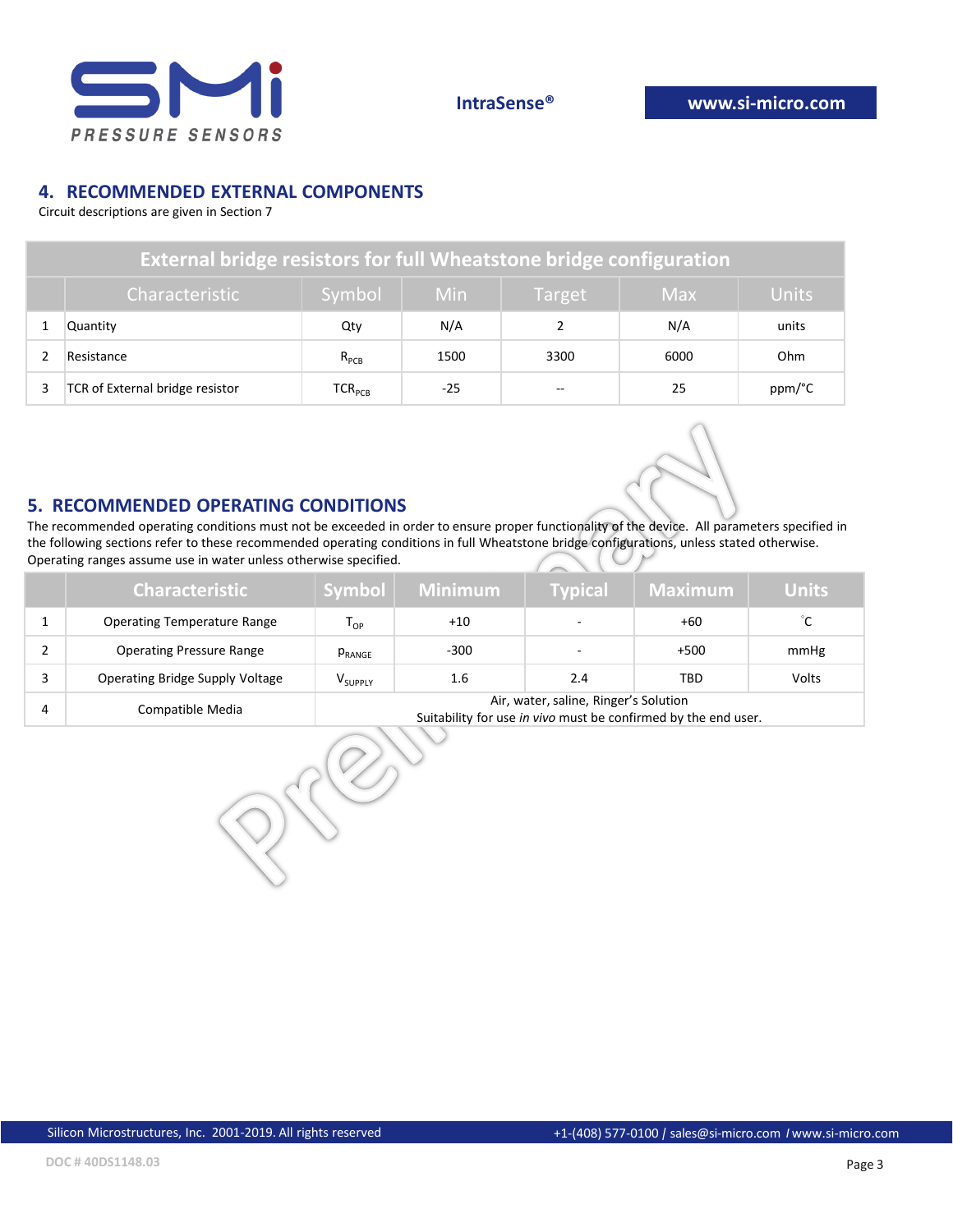

### **6. OPERATING CHARACTERISTICS**

All parameters are specified for sensors in 37°C water, 2.4V supply and 20°C back-end electronics, unless otherwise noted. All values assume 300cm trifilar length and external resistors of 2740 Ohms to complete a full Wheatstone bridge. Clinical pressure is defined as 0 = 760mmHg above absolute vacuum. Values were established without gel or other added encapsulant.

|                 | <b>Characteristic</b>                                 | <b>Symbol</b>                                                  | <b>Minimum</b> | <b>Typical</b> | <b>Maximum</b> | <b>Units</b> |
|-----------------|-------------------------------------------------------|----------------------------------------------------------------|----------------|----------------|----------------|--------------|
| 3               | <b>Current Consumption</b>                            | ISUPPLY (AO)                                                   | <b>TBD</b>     | TBD            | <b>TBD</b>     | mA           |
| 4               | <b>Bridge Resistance</b>                              | $R_B$                                                          | $+2750$        | $+3450$        | $+4150$        | Ohms         |
| 5               | <b>Clinical Offset</b>                                | VOFFSET                                                        | <b>TBD</b>     | $+9.4$         | <b>TBD</b>     | mV/V         |
| 6               | Absolute Vacuum Offset                                | $V_{ZERO}$                                                     | $-35$          | $+5.5$         | $+35$          | mV/V         |
| 7a              | Pressure Sensitivity, Standard                        | $S_V$                                                          | $+3.0$         | $+6.5$         | $+11.0$        | uV/V/mmHg    |
| 7b              | Pressure Sensitivity, Light-Shielded                  | $S_V$                                                          | $+3.0$         | $+5.5$         | $+10.0$        | uV/V/mmHg    |
| 8               | Nonlinearity                                          | <b>NL</b>                                                      | $-1$           | $+0.07$        | $+1$           | %FS          |
| 9               | Pressure Hysteresis <sup>(a)</sup>                    | $P_{HYST}$                                                     | <b>TBD</b>     | $+0.2$         | TBD            | %FS          |
| 10              | Temperature Hysteresis <sup>(b)</sup>                 | ${\mathsf T}_{\mathsf{H} {\mathsf Y} {\mathsf S} {\mathsf T}}$ | <b>TBD</b>     | ±0.5           | TBD            | %FS          |
| 11              | Temperature Coefficient of Zero Offset <sup>(b)</sup> | <b>TCZ</b>                                                     | $-45$          | ±7             | $+45$          | µV/V/°C      |
| 12              | Temperature Coefficient of Sensitivity <sup>(b)</sup> | <b>TCS</b>                                                     | $-0.35$        | $-0.21$        | $-0.10$        | %S/°C        |
| 13              | Temperature Coefficient of Resistance <sup>(b)</sup>  | <b>TCR</b>                                                     | $+0.05$        | $+0.11$        | $+0.35$        | %Rb/°C       |
| 14              | Output Drift, 4 hours <sup>(c)</sup>                  | $\Delta V_{OUT}$                                               | $\mathbf 0$    | ±0.5           | TBD            | mmHg         |
| 15              | Output Drift, 24 hours <sup>(c)</sup>                 | $\Delta V_{OUT}$                                               | $\mathbf 0$    | TBD            | TBD            | mmHg         |
| 16a             | Light Sensitivity <sup>(d)</sup> , Standard           | $S_{LIGHT}$                                                    | <b>TBD</b>     | <b>TBD</b>     | TBD            | mmHg         |
| 16 <sub>b</sub> | Light Sensitivity <sup>(d)</sup> , Light-Shielded     | S <sub>LIGHT</sub>                                             | 0              | 2              | TBD            | mmHg         |

#### **Notes:**

a. Measured in 37°C water from -300 to +500 mmHg. %FS means expressed as a percentage of the total output across the pressure range measured.

- b. Measured at 0mmHg from 10°C to 60°C
- c. Measured in 37C water at +40mmHg and 2.4V bridge supply
- d. Tested per procedure in AAMI/ANSI BP22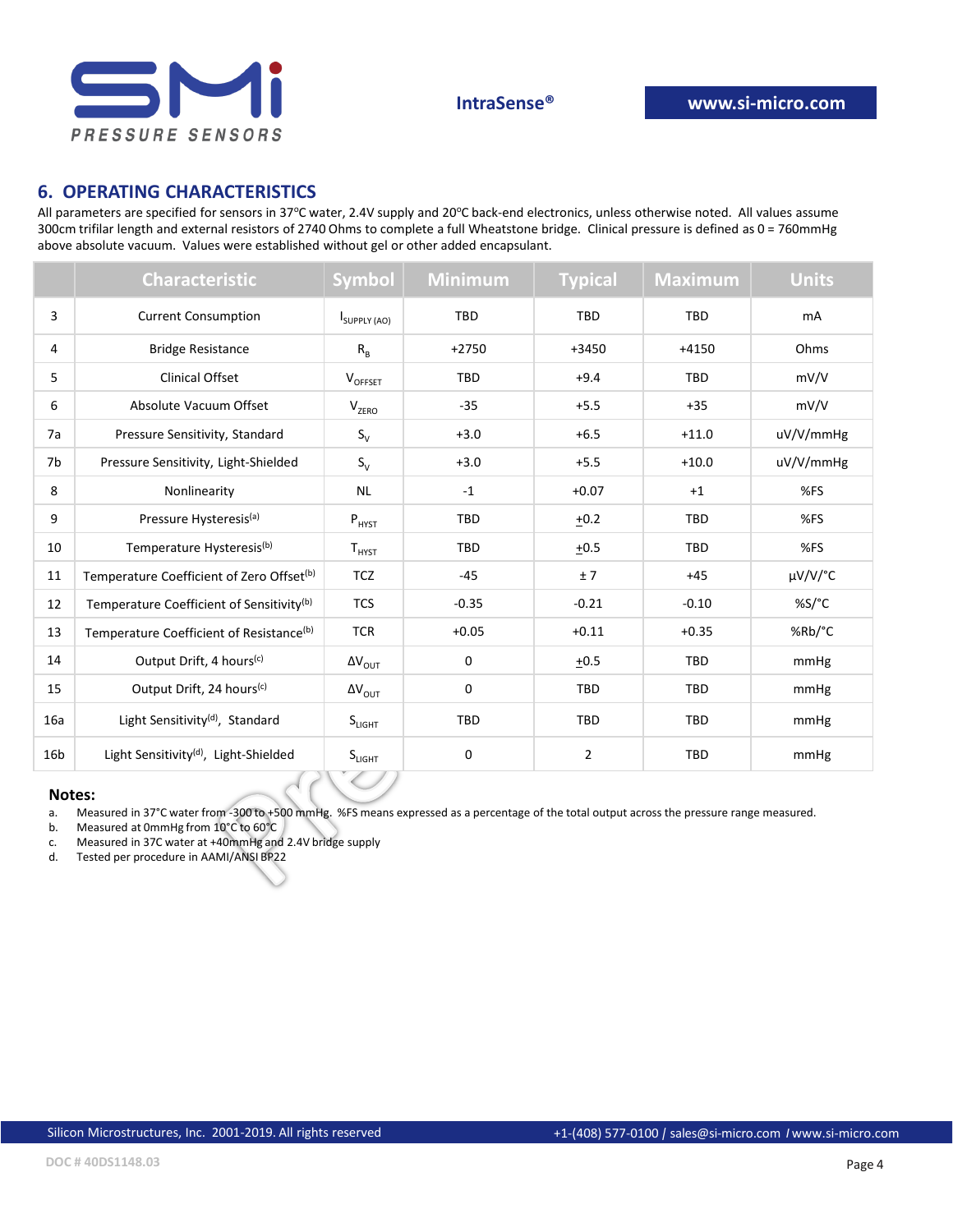

# **7. CIRCUIT DESCRIPTIONS**

**IntraSense® www.si-micro.com**



**IntraSense Half-Bridge**

Constant Current Mode: Current level should be chosen for patient safety, signal-to-noise and lifetime requirements. (Blue portions of circuit supplied by customer.) Refer to ISO 60601 for patient risk current safety limits.



Constant Voltage Mode: Voltage level should be chosen for patient safety, signal-to-noise and lifetime requirements. Refer to ISO 60601 for patient risk current safety limits.

**Full-Bridge IntraSense® Connected to SMI Test Board**



In this configuration, a constant voltage is maintained between Vdd and Gnd and the voltage drop from Sig+ to Sig- is proportional to pressure. Bridge can be driven in constant current or constant voltage mode.

|                           | Pin | <b>Connection</b> | <b>Purpose</b>        |
|---------------------------|-----|-------------------|-----------------------|
| Pin 1<br>Pin <sub>4</sub> |     | Sig-              | <b>Signal Low</b>     |
|                           |     | Power             | Ground                |
|                           |     | Power             | <b>Supply Voltage</b> |
|                           |     | Sig+              | <b>Signal High</b>    |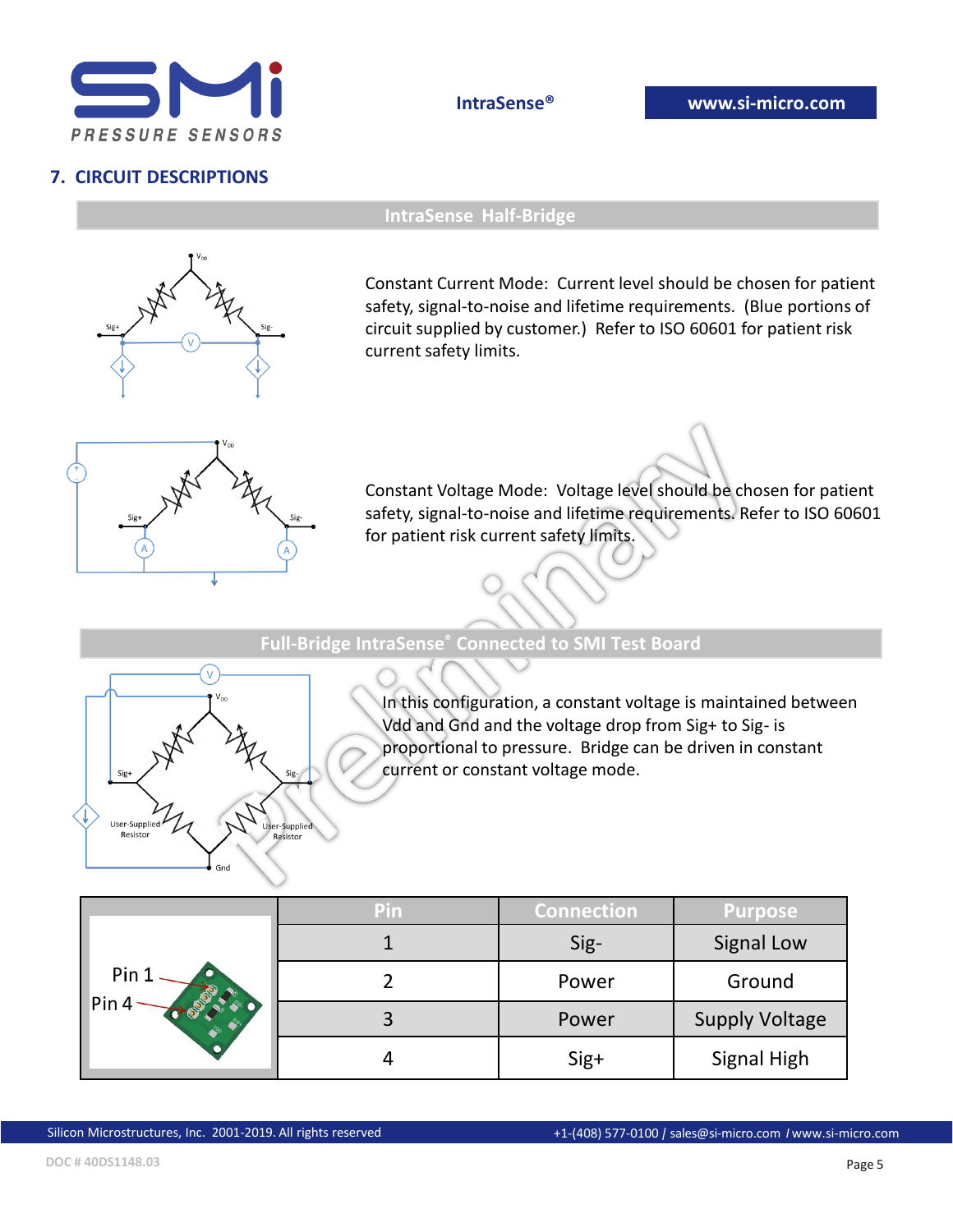

# **8. DIAGRAMS AND DIMENSIONS**



PCB thickness is 1.57mm. Straight pin, throughhole pin headers have 2.54mm pitch, 6mm mating length and 3mm termination post length.

18.00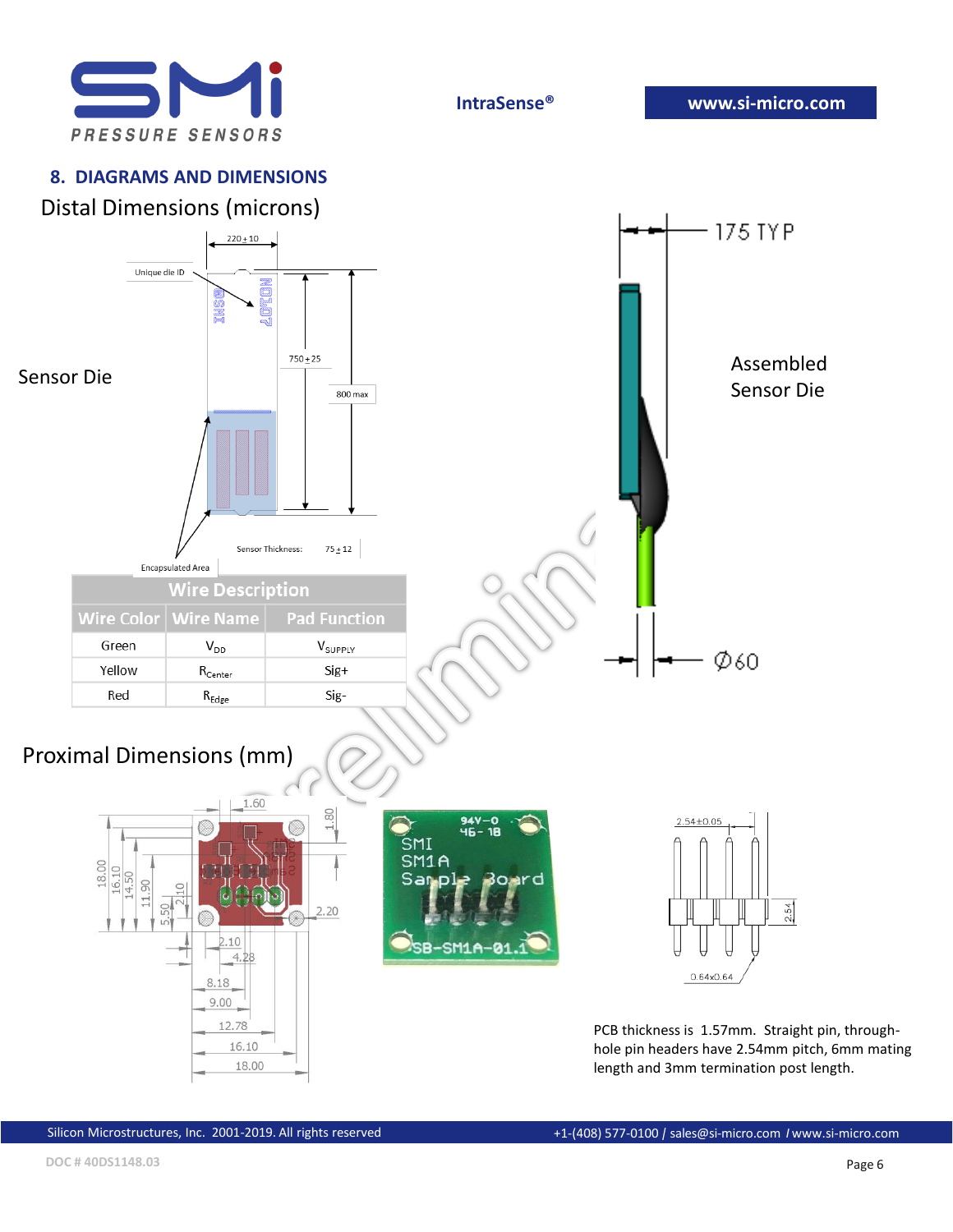

# **9. ORDERING INFORMATION: SMI-1A are Standard, SMI-1B are Light-Shielded**

| Order Code         | <b>Sensor Type</b> | <b>Proximal Termination</b> | Other                                       |
|--------------------|--------------------|-----------------------------|---------------------------------------------|
| SMI-1A-48-XXX-BAUU | Standard           | 3 stripped wires            |                                             |
| SMI-1A-48-XXX-BBUU | Standard           | 4-Pin PCB                   | XXX is the wire length in cm                |
| SMI-1B-48-XXX-BAUU | Light Shield       | 3 stripped wires            | Available wire lengths from<br>50 to 300 cm |
| SMI-1B-48-XXX-BBUU | Light Shield       | 4-Pin PCB                   |                                             |

For other calibration ranges, wire lengths or custom features, contact SMI Sales at (408) 577-0100 or [sales@si-micro.com](mailto:sales@si-micro.com)

# **10. PART NUMBER LEGEND**



Parts are shipped on individual IEC 60264-2-1 K40 spools sealed in ESD bags.

### **11. WARNINGS**

- This pressure transducer is not protected against defibrillation discharges. It must be used only with monitors labeled as having an isolated defibrillator-protected patient connection.
- Devices must be sterilized before use.
- Not for use in oxygen-rich environments.
- IntraSense® has not been qualified as an implantable or reusable device. It is designed for single use of duration < 24 hours.

# **12. QUALIFICATION STANDARDS**

REACH Compliant RoHS Compliant PFOS/PFOA Compliant For qualification specifications, please contact Sales at sales@si-micro.com



Silicon Microstructures, Inc. 2001-2019. All rights reserved +1-(408) 577-0100 *|* sales@si-micro.com *I* www.si-micro.com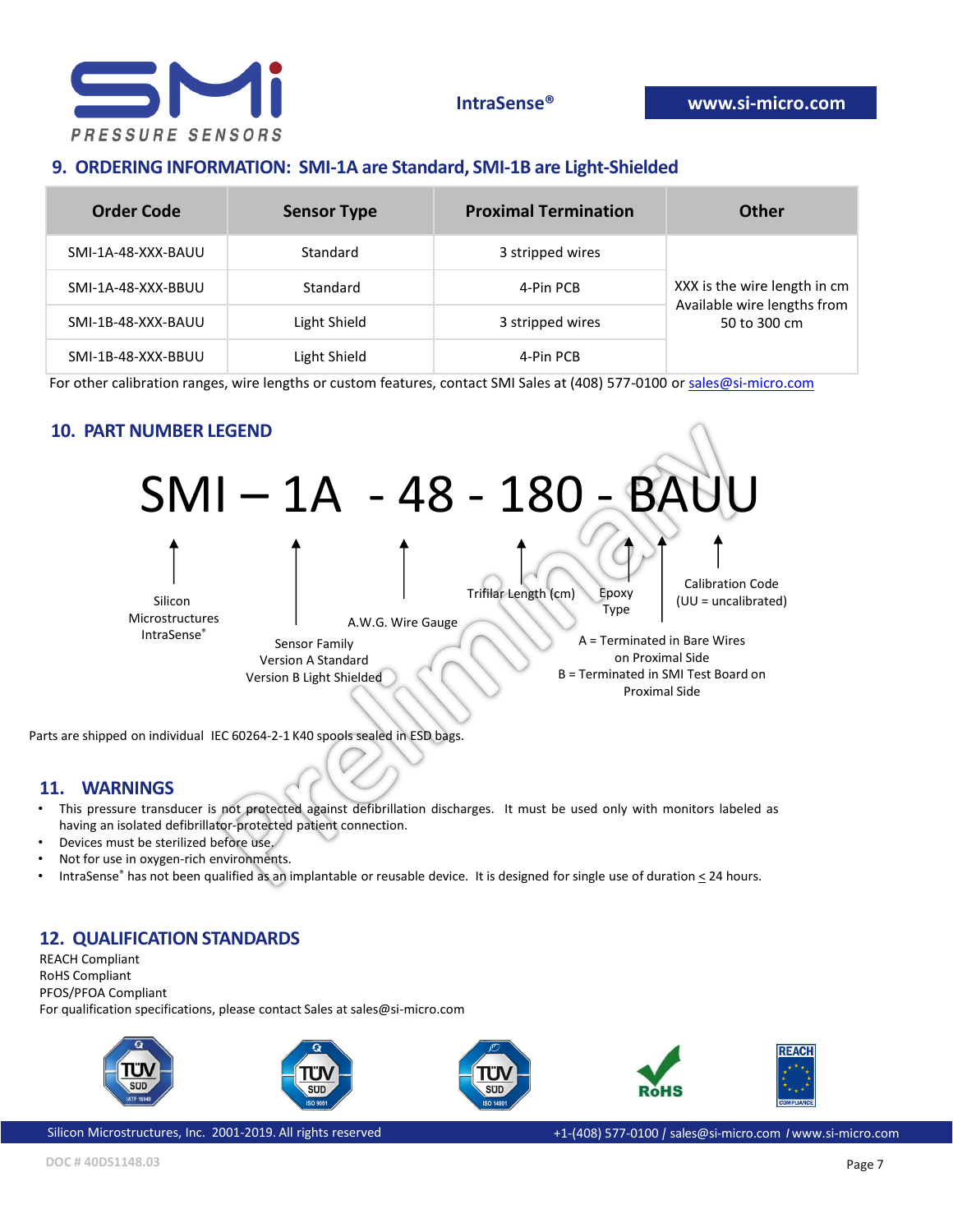

# **APPENDIX: GUIDE TO DIE MOUNTING**



Device should be mounted to a rigid, immobile surface. To avoid potentially cutting or damaging tissue, the corners of the IntraSense® sensor should be surrounded by a more rounded surface.

Apply die attach / adhesive on the backside of the die in this region to avoid unwanted stress on membrane. Pursil 80A from DSM or MED1511RTV from NuSil are both low-stress, biocompatible die-attach materials. Using hard die-attach materials could result in mechanical stresses being transmitted to the pressure-sensitive membrane, leading to loss of accuracy.

Sensors pre-mounted in carriers are currently in development at SMI. Please contact [Sales@si-micro.com](mailto:Sales@si-micro.com) for more information.